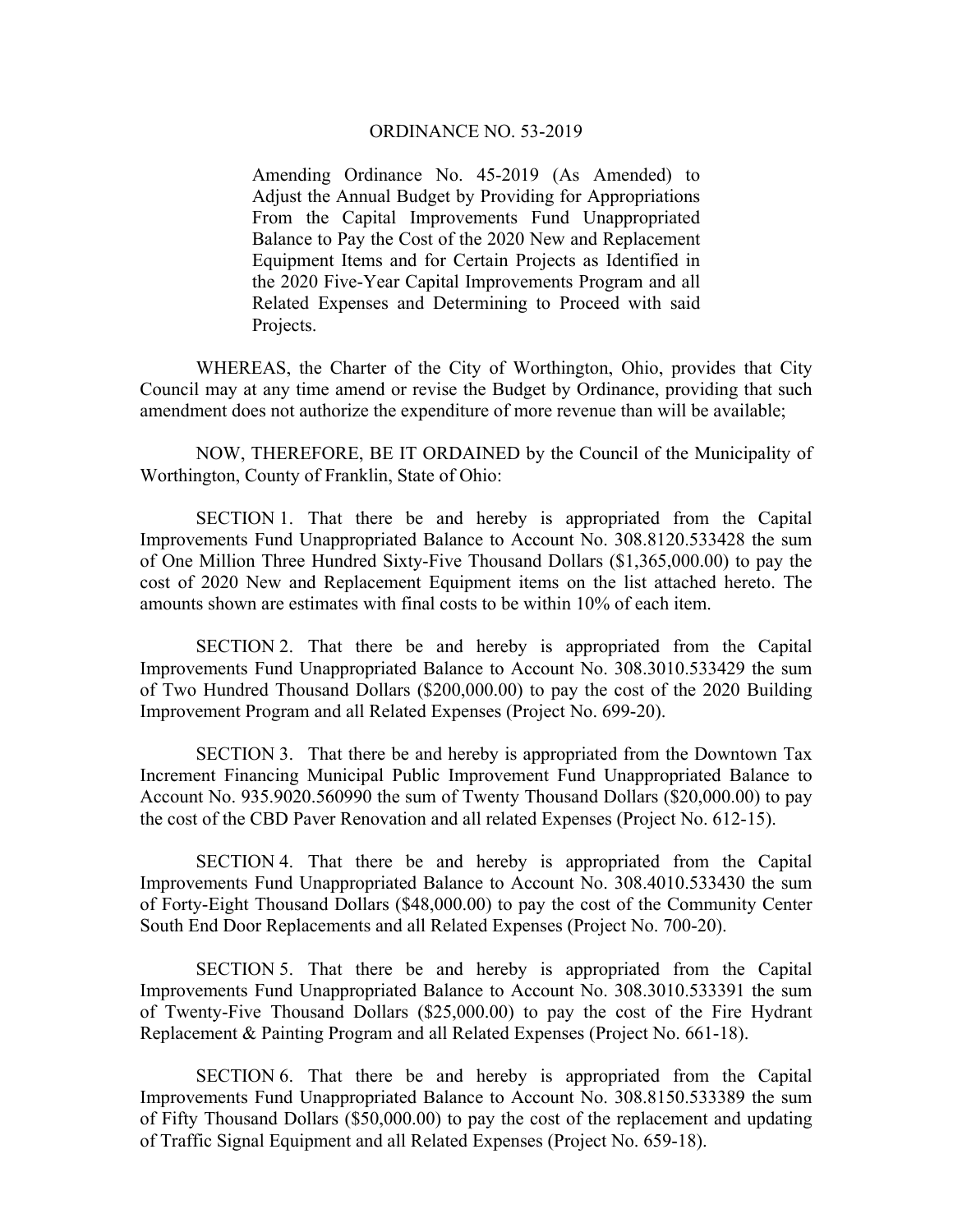## ORDINANCE NO. 53-2019

SECTION 7. That there be and hereby is appropriated from the Capital Improvements Fund Unappropriated Balance to Account No. 308.4010.533431 the sum of Twenty-Five Thousand Dollars (\$25,000.00) to pay the cost of the Perry Park Building Electrical Upgrade and all Related Expenses (Project No. 701-20).

SECTION 8. That there be and hereby is appropriated from the Capital Improvements Fund Unappropriated Balance to Account No. 308.8150.533432 the sum of Twenty-Five Thousand Dollars (\$25,000.00) to pay the cost of the Streetlight Conversion to LED and all Related Expenses (Project No. 702-20).

SECTION 9. That there be and hereby is appropriated from the Capital Improvements Fund Unappropriated Balance to Account No. 308.8140.533434 the sum of Fifty Thousand Dollars (\$50,000.00) to pay the cost of the Worthingway Storm Water Improvements and all Related Expenses (Project No. 704-20).

SECTION 10. That there be and hereby is appropriated from the Capital Improvements Fund Unappropriated Balance to Account No. 308.3010.533433 the sum of Twenty-Five Thousand Dollars (\$25,000.00) to pay the cost of the Design for the Culvert Repair at Linworth Run and all Related Expenses (Project No. 703-20).

SECTION 11. For purposes of Section 2.21 of the Charter of the City, this ordinance shall be considered an "Ordinance Determining to Proceed" with the Projects, notwithstanding future actions of this Council, which may be necessary or appropriate in order to comply with other requirements of law.

SECTION 12. That notice of passage of this Ordinance shall be posted in the Municipal Administration Building, the Worthington Library, the Griswold Center and the Worthington Community Center and shall set forth the title and effective date of the Ordinance and a statement that the Ordinance is on file in the office of the Clerk of Council. This Ordinance shall take effect and be in force from and after the earliest period allowed by law and by the Charter of the City of Worthington, Ohio.

Passed December 9, 2019

 \_/s/ Bonnie D. Michael \_\_\_\_\_\_\_\_\_\_\_\_\_\_ President of Council

Attest:

 $/s/D$ . Kay Thress P.H. December 9, 2019 Clerk of Council Effective January 1, 2020

Introduced December 2, 2019